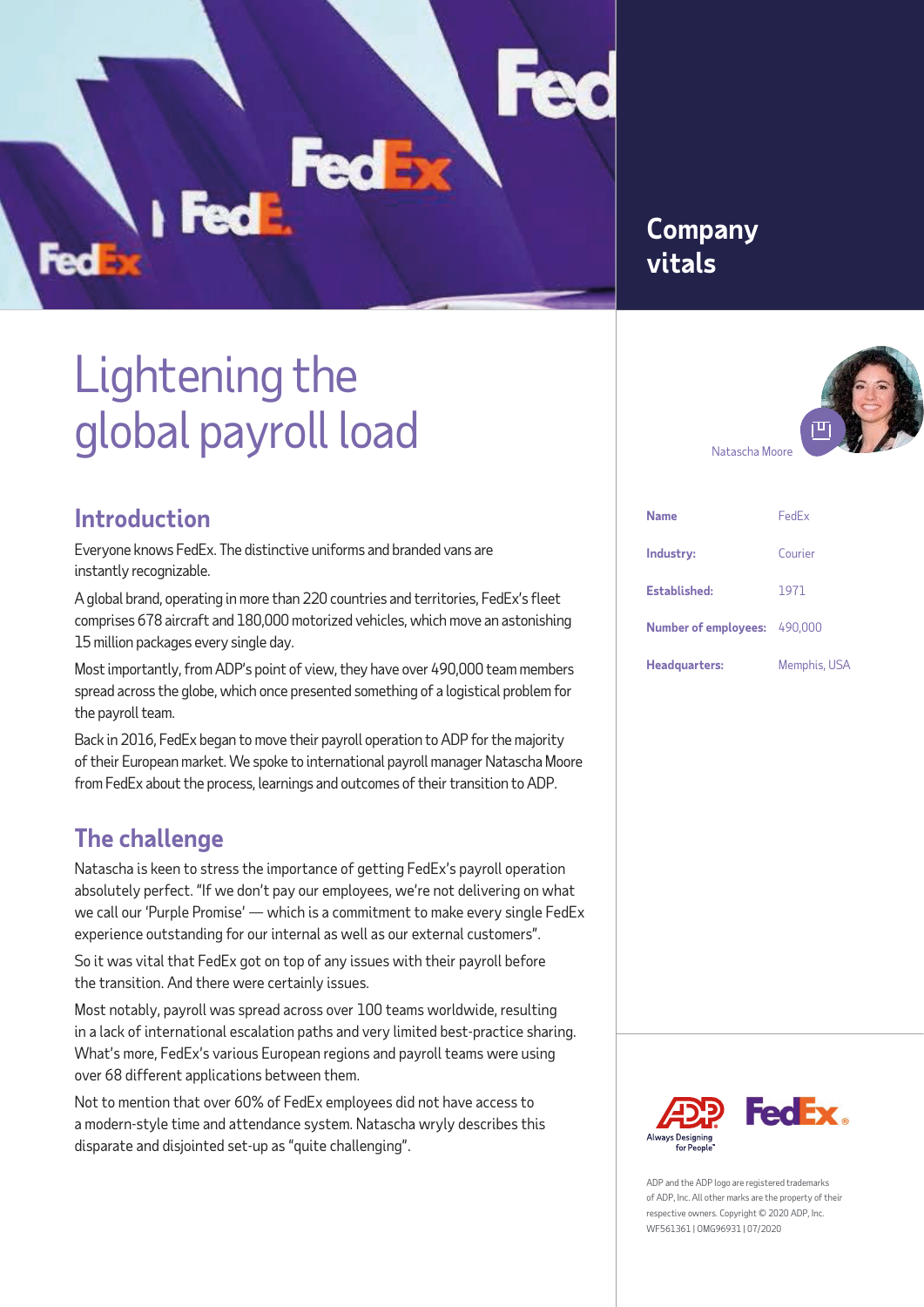*"Switching all of our very different payroll teams to ADP was going to be a huge task. We needed to gain a lot of momentum to make the case for this major payroll change."*

But this was something that desperately needed to happen. As well as the obvious interfacing issues inherent in having so many different applications involved in payroll worldwide, Natascha discovered troubling security implications: "In many cases, our local vendors couldn't provide safe data storage. So, we were not nearly as robust as we should have been for potential cyber attacks."

Mindful of the imminent GDPR legislation, the issue of data security was more important than ever before.

#### **The outcome**

Some of FedEx's European branches  $-17$ , in fact  $-$  were already using ADP when the full integration project began in September 2016. As a result, Natascha was aware of how useful it could be across the whole operation.

*"Another key factor in ADP's favor was their ability to sync effectively across a variety of systems and time zones, plus the sheer load they're able to deal with. We definitely needed a payroll provider who had the capacity to cope with such a large data load. That was a big influencing factor".*

"We kicked off our global payroll workshop with ADP in June of 2017", Natascha remembers, "followed by the build of the business case. All of our representatives locked themselves in a room for two weeks!"

The result was a contract that met all of FedEx's strict policy requirements while remaining fully GDPR-compliant. It was finalized in May 2018 — just as the GDPR was coming into force. Natascha was pleased with the timing. "I can't emphasize enough how much GDPR compliance mattered and still matters to us".

So, what's the big picture, two years since FedEx and ADP first entered those contract negotiations?

FedEx now has a single system to gather information, with all the data in the same format. This allows them to apply a set of standardized controls, making international operations much easier to coordinate.

"Aside from ADP's Global Payroll, we already had ADP best-of-breed solutions in many countries. So that preexisting relationship and knowledge that we could work well together was definitely a big influence in our decision to choose ADP as our global payroll partner".

**Natascha Moore** International Payroll Manager





ADP and the ADP logo are registered trademarks of ADP, Inc. All other marks are the property of their respective owners. Copyright © 2020 ADP, Inc. WF561361 | OMG96931 | 07/2020